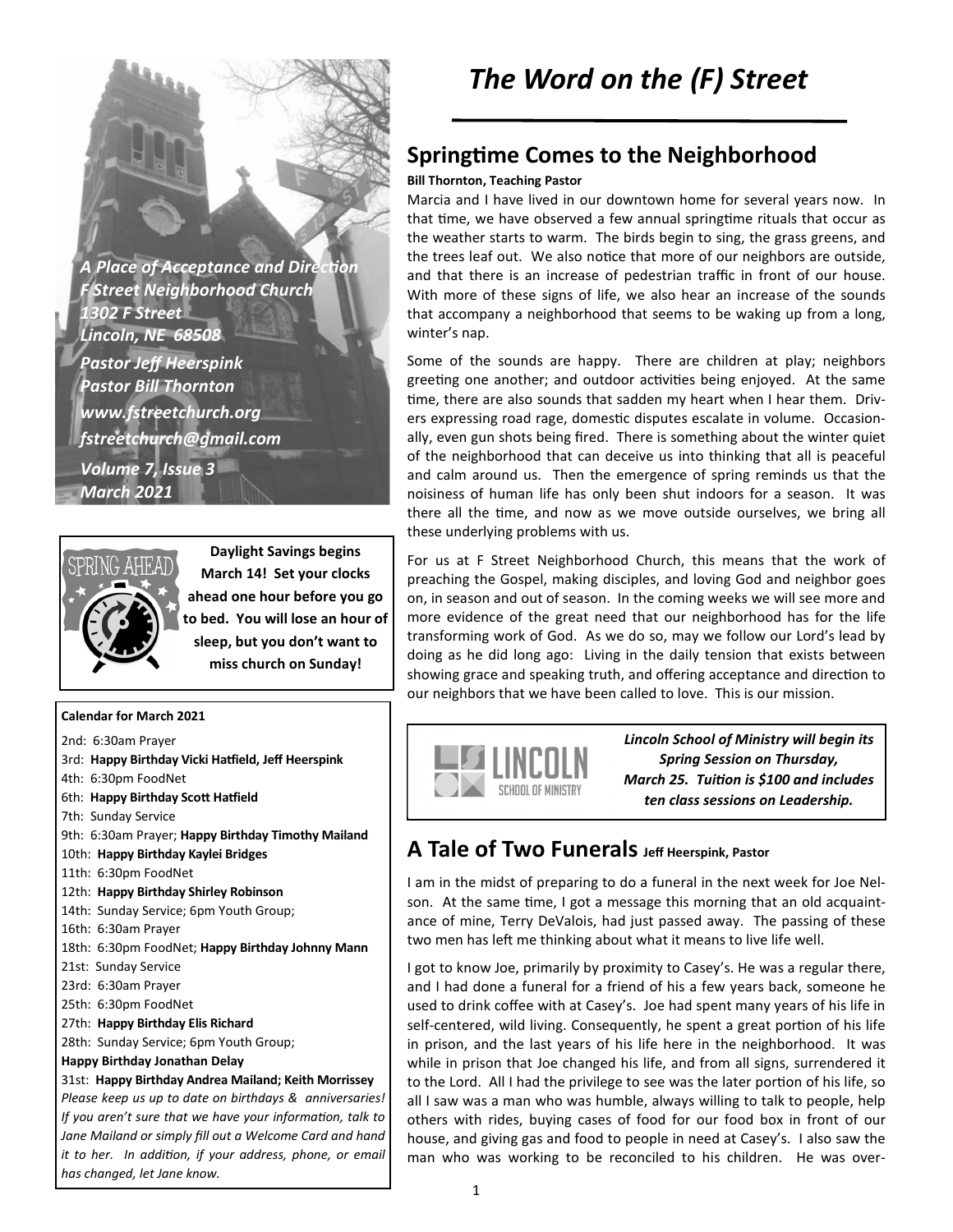whelmed with joy after a trip to the west coast, where both of his daughters lived, after decades of not seeing them.

My acquaintance of the past, Terry, lived a different life. I got to know him while I was working on a dairy farm. He owned the farm behind the one that I was working on. The two farmers shared a lot of resources as friends. That was the way Terry was, generous and friendly to all. He also was a teacher and the Athletic Director for the public school. He too was humble. My fa-

vorite story about Terry, was that when he was a young man,  $\sqrt{\frac{1}{2}}$  he purchased a late '50s white Corvette  $\sqrt{2}$  for his wife. The problem was, his  $\left|\frac{1}{2}\right|$  wife could not drive a stick (and he pointed  $\left\| \mathbf{w} \right\|$  and she did not want to learn), and  $\|\cdot\|$   $\|\cdot\|$  they were expecting a child (only 2 seats).  $\Box$   $\Box$  Terry kept the car,



knowing it was nice, but that really did not matter to him, and used it as his commuter car to school. One day (30 years or so later) he needed to take his manure spreader to the shop, and opted to do this on his way to school. There was Terry, driving his white 1950 'Vette, with his green John Deere manure spreader, going down the road. The contrast never dawned on him. It was just a car that conveniently had a chrome hitch. He too, was generous helping others and lending a hand or giving a smile or sharing his resources whenever he could. One of the lines from a tribute to Terry stated: "You believed no one was below you, that there was no one above you, but God himself."

I expect that Joe's funeral will be attended by a good-sized number of people from the neighborhood, who were impacted, and blessed to know him. I also expect that Terry's funeral will be a packed house, after years of being a kind and gentle spirit, engaged in the community. Regardless of the size of the funeral, both men have finished well. They gave their lives (at least the end of them) to serve others, never thinking too highly of themselves or their possessions and simply wanted to find the joy in others.

May we, with God, do the same.

| STUDIO<br>OPEN                                                                                                             |
|----------------------------------------------------------------------------------------------------------------------------|
| THE CREATIVE ARTS STUDIO AT<br>F STREET NEIGHBORHOOD CHURCH<br>IS OPEN FOR YOUR USE EVERY THURSDAY NIGHT<br>FROM 7 - 10 PM |
| THIS IS A TIME FOR YOU TO<br>WORK ON SOMETHING YOU'VE DONE BEFORE<br>TRY SOMETHING NEW<br><b>JUST BE CREATIVE</b>          |
| TALK TO JEAN STRYKER FOR MORE INFO<br>4027841599                                                                           |

## **Wanted: Your Wedding Photos** Would you share your wedding photos with us? If you're will-

ing, please send a digital copy to Jean at:

### **jeanstrykerart@gmail.com**

by March 14. These will be used in a church service only and won't be published online.



#### **Youth Group Jeff Heerspink, Pastor**

As a parent, and pastor, I am genuinely excited for the youth ministry that is starting up here at F Street Neighborhood Church. Thanks to Jenny Arnold for taking the leadership of this.

Prior to moving to Lincoln, Beth and I served as youth pastors. We had a large and growing youth group. Regrettably, we prided ourselves on it being a church, in and of itself. We had games, often for the first hour, and then we had worship, and a sermon. The idea was great, but today I am regretful. Many of these students did not transfer into the church. As they graduated from high school, too many of them graduated from the church community, and even their faith.

One of the things that we are hoping to do with the Youth Ministry, at F Street Church, is connect our great group of students with the adults in our church. That is why we want the youth group to come to the homes, or be hosted by, the adults of our church. They might then hang out, play games, eat with, or share a lesson or testimony.

We want the students of our church to be connected to the adults; to get to know, and learn from those in the church. We also want the adults to get to know some of the great kids that attend. We would love to see kids being active on church teams, and in the functions, so that they get to learn and see the values of such things.

If you are interested in hosting the kids at your house, or at another location, (summer will come again and we can go to parks, beaches and other fun places) please contact Jenny Arnold at 402-805-1412 (She is often up-front singing on the worship team).

#### **Youth Group activities for March**

March 14, movie night in the Fireside Room, 6:00 p.m.

March 28, meeting at the Thornton's, 6:00 p.m.

## **Electronic Giving Helps Keep Us Going**

#### **Tad Stryker, Elder**

Although we are having weekly worship services, COVID-19 still affects us all. It affects our church attendance and our normal activities.

This is just a reminder that although our church family has been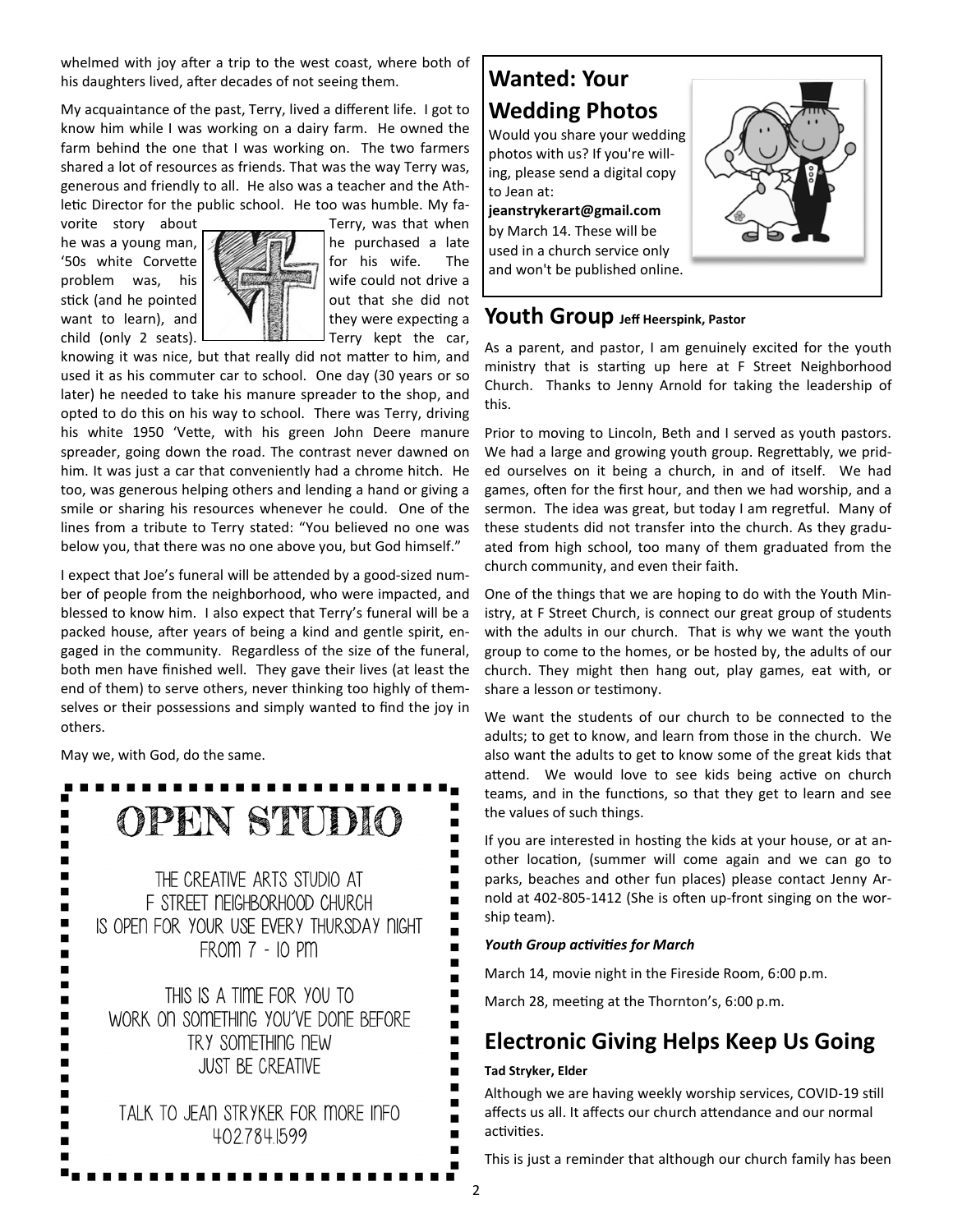disrupted by unexpected circumstances, many of our church's ongoing financial obligations and ministry opportunities are still going on.

Remember that you can help financially support F Street Neighborhood Church even if you can't walk through our front door.

- You can give using our website (www.fstreetchurch.org). Choose the "Donate" link, and use the interface. You can give cash, a gift card, a vehicle, or various large or long-term assets including stock, mutual funds, business assets or real estate.

-Use the free *Generosity by Lifeway* app. Download it to your smartphone and you'll be set up to give no matter where you are.

If you have trouble remembering to give, you can designate that How about you? Have portions of your life ever felt out of conyour gift be made, weekly, monthly, quarterly or annually. Once you set it up, it will happen automatically.

Do you have questions about electronic giving? Ask Tad Stryker, 402-802-0597.



# **We Send Email Messages! Do You Receive Them? Tad Stryker, Elder**

Sometimes Pastor Jeff or others at F Street Church send email messages to a wide group. And sometimes we try to send them to our entire church family.

Have you received one of our emails? If not, you are missing out. If you want email from church, share your email address with us and we'll add it to the Church Directory.

Shoot it over to us (by email, of course!) at:

fstreetchurch@gmail.com

### **Meet Hollie Hollie Sell, Intern**

Hello! My name is Hollie Sell. I am the new intern at F St. Neighborhood Church. I am a student at Hope International University and majoring in Family Life and Counseling. I am from a small town in Nebraska, but I currently live in Lincoln. God has been a part of my life since high school. This last year has been one of the hardest seasons of my life. A lot has changed, but it has grown my relationship with God even more than what it was. He is currently teaching me to be in the moment, and not to stress about the future as much as I have in the past. God is also teaching patience in all aspects of my life and how to be with him while in a season of quietness. I am looking forward to meeting everyone, getting to know you, and being in community with you.



### **Share Your Story Beth Heerspink, Immerse Director**

The theme of Immerse this year is "Out of Control." When our lives feel out of control, what do we do? What makes us feel out of control? Who or what do we give control to? How do we give control to God, and how will that make a difference for us, and those around us? We will be urging the Immerse students to give more control of their lives to Jesus, especially when their lives feel out of control.

trol? Who or what did you turn to? How did you experience God in the midst of those times? What did you learn about God? What did you learn about yourself? What is YOUR story?

One of the most meaningful parts of Immerse for the students is generally the testimonies, or stories they hear. We call it, "Power Hour," and it's a time of debrief, worship, and a story from someone in our local community.

If you have any interest in sharing your story with one or more of the Immerse groups, please consider coming to a meeting in the fireside room at F Street Church, on March 31. We will talk about what makes a meaningful story and begin articulating our own stories in a way we can share with others. Thanks for your consideration!

Please RSVP to Beth Heerspink at402-217-2352.



### **Health Ministry Corner Barb Douglas, PHM**

Hello Brothers and Sisters in Christ.

I truly hope and pray that everyone made it through these last few weeks of such extreme cold and weather conditions. It was, to say the least, brutal! I pray that spring is on its way, and with it mild temperatures and beautiful weather. We all need a little reprieve! There has also been a nasty stomach bug going around as well. I hope none of you were bothered with it. But if you were, know that you were being prayed for, every day. Respiratory flu bugs are in the air as well. Be sure to be taking those vitamins that help prevent these nasty winter diseases. They are:

1. Vitamin C, found in so many fruits and vegetables, namely orange juice, or any citrus fruit of your choosing.

2. Zinc is also very necessary to keep your immune system revved up. Sources are oysters, red meats and poultry, beans, nuts, sea foods like crab or lobster, and dairy products.

3. Turmeric, is a spice that can be added to several foods, like scrambled eggs, roasted vegetables, rice, with greens, or soups.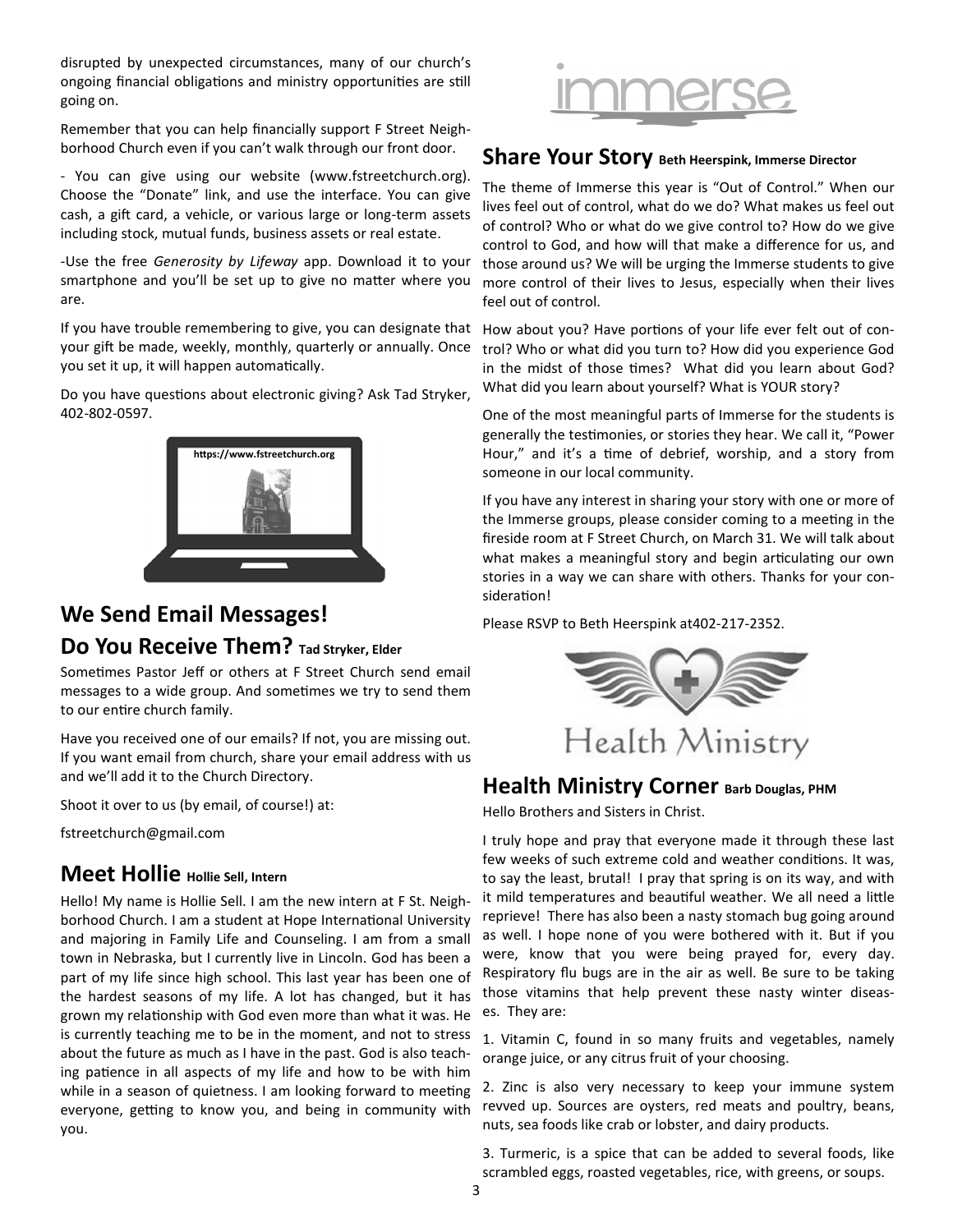4. Blueberries are a wonderful source of antioxidants that are We offer an outreach to CCCL (Community Corrections Center, needed to keep our bodies healthy and give our immune system a great boost.

5. Spinach, broccoli, and red bell peppers, whether they are fresh, canned or frozen, are also great immune system boosters.

6. Ginger and garlic are great immune boosters and are also good for the stomach, they soothe and fortify the lining and keep digestive juices in order.

These are just a few immune boosting foods that are good for us and nutritious all the time. I hope that you all stay healthy and in God's Grace. He is always watching over us in every situation.

Please remember these wonderful verses from God's Word. They will help you remember how much God loves all of us, believers and unbelievers alike. For those who believe in our dear Lord Jesus Christ, the following verses will uplift you at any time. 1. John 14:27, *"Peace I leave with you, my peace I give unto you, not as the world giveth, give I unto you. Let not your heart be troubled, neither let it be afraid."* 

2. Psalm 23:4-5, *"Yea, though I walk through the valley of the shadow of death, I will fear no evil: for thou art with me; thy rod and thy staff, they comfort me. Thou preparest a table before me in the presence of my enemies: thou anointest my head with oil; my cup runneth over."* 

3. Hebrews 13:6, *"So that we may say boldly, The Lord is my helper, and I will not fear what man shall do unto me."* 

4. Isaiah 54:14, *"In righteousness thou shalt be established: thou shalt be far from oppression; for thou shalt not fear; and from terror; for it shall not come near thee."*

5. Psalm 46:1, *"God is our refuge and strength, a very present help in trouble."* 

6. Proverbs 3:24, "When thou liest down, thou shalt not be We are able to ponder our ashness with *afraid; yea, thou shalt lie down, and thy sleep shall be sweet."* 

Brothers and sisters, I truly pray that these verses will give you comfort and courage for any and all strife or problem that may lie ahead for all of us. Please remember that the office is open Monday- Friday for calls and/or appointments. You may call any time and leave a message with your name, phone number, request, and the best time to return your call. The number is 402-435-3673, and either Pastor Bill, myself (Barbara Douglas), or Linoma Wingate will call you back.

With much love and care, your Health Minister,

Barbara J. Douglas HMFSNC

### **Special Offering in March**

#### **Jonathan Keyzer, Pastor at Northern Lighthouse**

Northern Lighthouse Church is a Gospel-Centered Church Family

with a heart to reach those who are incarcerated, in recovery, and those struggling with poverty and homelessness.

We believe in God's power to restore and bring healing! And we believe that God's grace is radical and the most transforming force in the universe.

Lincoln), as well as our Charity Autos Program (which features volunteers who fix cars for folks from the community for the cost of parts), and a Reintegration Program on Monday nights (for those in recovery). We also work within our Emerging Leaders Program to equip believers for ministry.

### *Marked by Ashes,* **Walter Brueggemann (b. 1933)**  *(This poem was submitted by Savannah Clapper. Although Ash Wednesday has passed, this is still timely.)*

Ruler of the Night, Guarantor of the day

"This day" a gift from you.

This day - like none other you have ever given, or we have ever received.

This Wednesday dazzles us with gift and newness and possibility. This Wednesday burdens us with the tasks of the day, for we are already

halfway home

halfway back to committees and memos, halfway back to calls and appointments, halfway on to next Sunday, halfway back, half frazzled, half expectant, half turned toward you, half rather not.

This Wednesday is a long way from Ash Wednesday,

but all our Wednesdays are marked by ashes

we begin this day with that taste of ash in our mouth:

of failed hope and broken promises,

of forgotten children and frightened women,

we ourselves are ashes to ashes, dust to dust;

 we can taste our mortality as we roll the ash around on our tongues.

 some confidence, only because our every Wednesday of ashes anticipates your Easter victory over that dry, flaky taste of death.

On this Wednesday, we submit our ashen way to you, you Easter parade of newness.

 Before the sun sets, take our Wednesday and Easter us, Easter us to joy and energy and courage and freedom;

Easter us that we may be fearless for your truth.

Come here and Easter our Wednesday with

mercy and justice and peace and generosity.

We pray as we wait for the Risen One who comes soon.

*For over thirty years now, Walter Brueggemann (b. 1933) has combined*  the best of critical scholarship with love For the local church in service to *the kingdom of God. Now a professor emeritus of Old Testament studies at Columbia Theological Seminary in Decatur, Georgia, Brueggemann has authored over seventy books. Taken from his \*Prayers for a Privi*leged People <https://www.journeywithjesus.net/BookNotes/ *Walter\_Brueggemann\_Prayers\_For\_A\_Privileged\_People.shtml>\* (Nashville: Abingdon, 2008), pp. 27-28.*